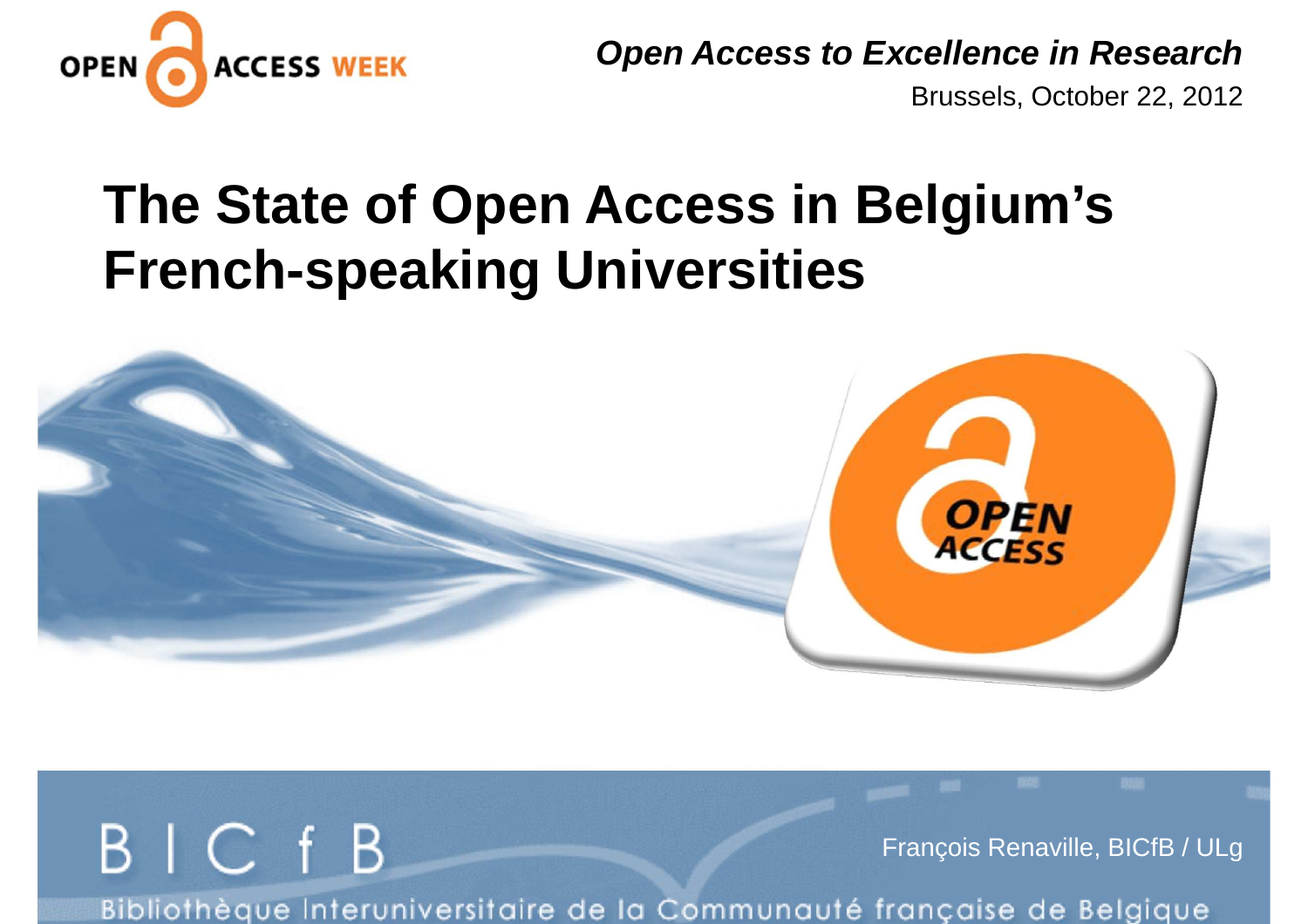## **BICfB…**

- •BICfB = Bibliothèque Interuniversitaire de la Communauté française de Belgique
- • Non-profit organization created in 2000 by the **Rectors of the French-speaking universities** (9 universities in 2000; 6 in 2012 [after mergings])
- • Aimed at promoting, coordinating and developing a **common policy** between the university libraries regarding academic and scientific documentation
	- o **consortial purchase** of eProducts
		- ca 50 products for 2012
	- o 1 yearly **project / study** (e.g.: institutional repositories, Open Access, preservation and curation…)
- •Financed by the public authorities (65%) and the universities (35%)
- •Daily activities managed by a technical staff (1,5 FTE)
- •Decisions taken by the Board (6 universities' chief librarians)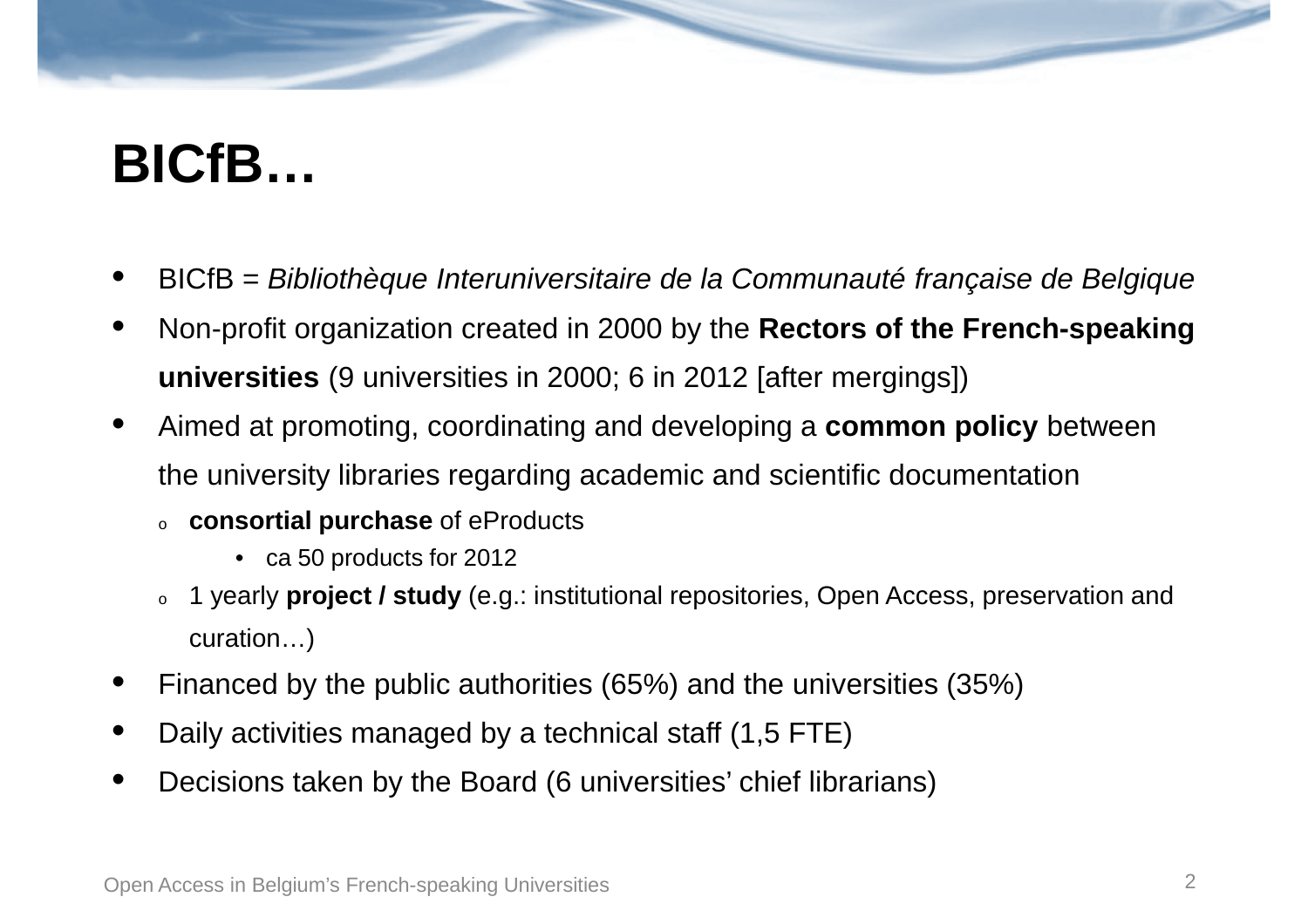# **A Study on Open Access**

- • Request from the Rectors and the F.R.S.-FNRS at the General Assembly (Spring 2011)
- •Aim: to take stock of OA development and projects in the universities, particularly on:
	- 1)Institutional Mandates
	- 2)Institutional Repositories (IRs) (Green Road)
	- 3) Active implication of researchers & professors (with editorial role) in OA journals (Gold Road)
- •Made between February and May 2012
- • Presented to the Rectors and the F.R.S.-FNRSin June 2012

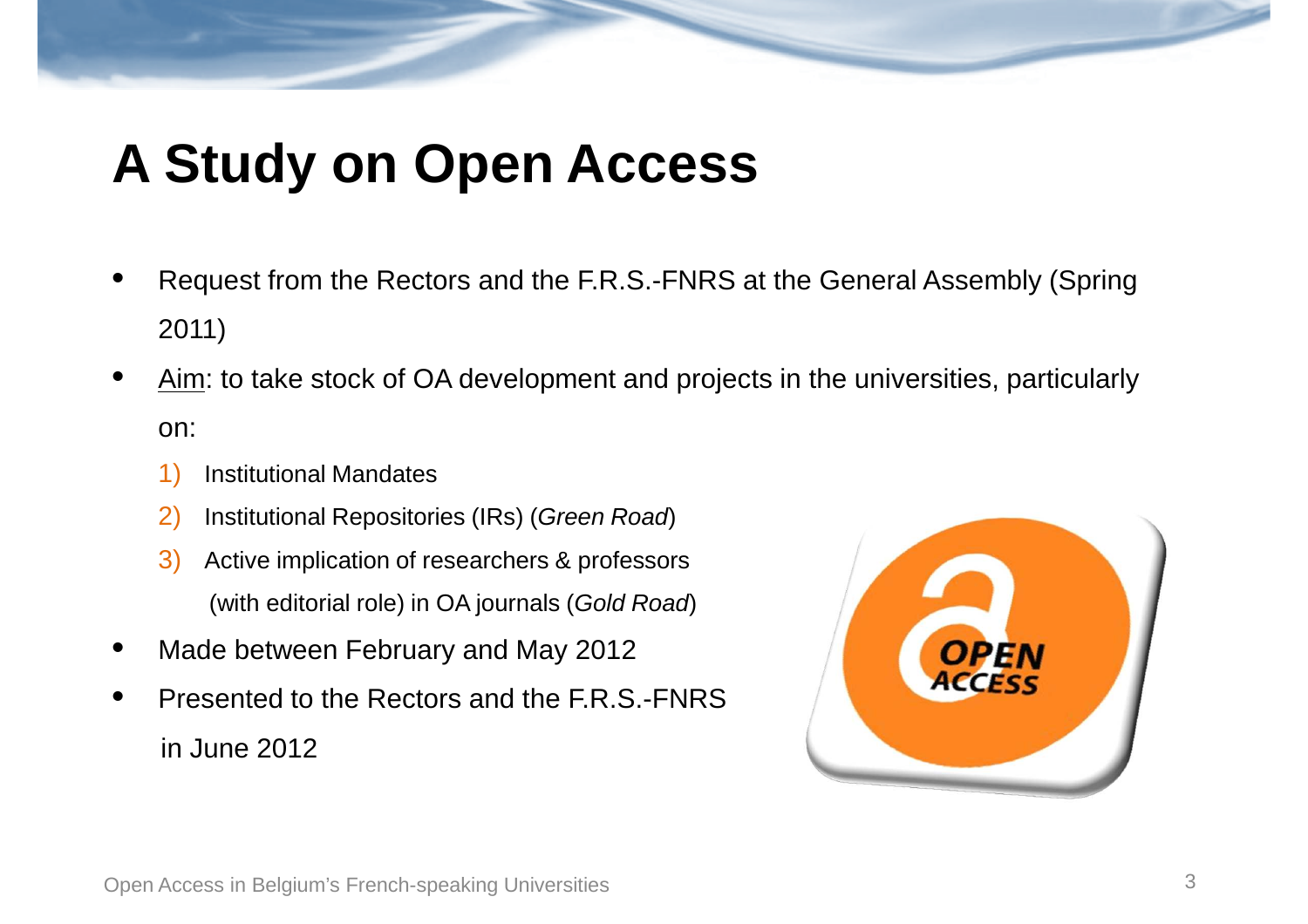#### **1) Institutional Mandates for FT**

Situation of May 2012

|                               | <b>PhD theses</b>            | <b>Journal articles</b>                                                                                                                              | <b>Other document types</b>                               |
|-------------------------------|------------------------------|------------------------------------------------------------------------------------------------------------------------------------------------------|-----------------------------------------------------------|
| <b>FUNDP</b>                  | $\boxtimes$<br>2008          |                                                                                                                                                      |                                                           |
| <b>FUSL</b>                   | $\triangledown$<br>2005/2008 |                                                                                                                                                      |                                                           |
| <b>UCL</b>                    | ☑<br>2005/2008               | $\overline{\mathsf{M}}$<br>2008<br>(application planned for 2013)                                                                                    | $\triangledown$<br>2008<br>(application planned for 2013) |
| <b>ULB</b>                    | $\Delta$<br>2007             | $\overline{\mathsf{M}}$<br>2007                                                                                                                      | $\triangledown$<br>2007                                   |
| <b>ULg</b>                    | $\boxtimes$<br>2006          | $\triangledown$<br>2007                                                                                                                              |                                                           |
| <b>UMONS</b>                  |                              |                                                                                                                                                      |                                                           |
| <b>F.R.S.-</b><br><b>FNRS</b> |                              | Publications must be referenced in the IRs (recommendation,<br>$\bullet$<br>mandatory 2013 for some researchers)<br>No mandate for the FT in the IRs |                                                           |

Open Access in Belgium's French-speaking Universities $\sim$  4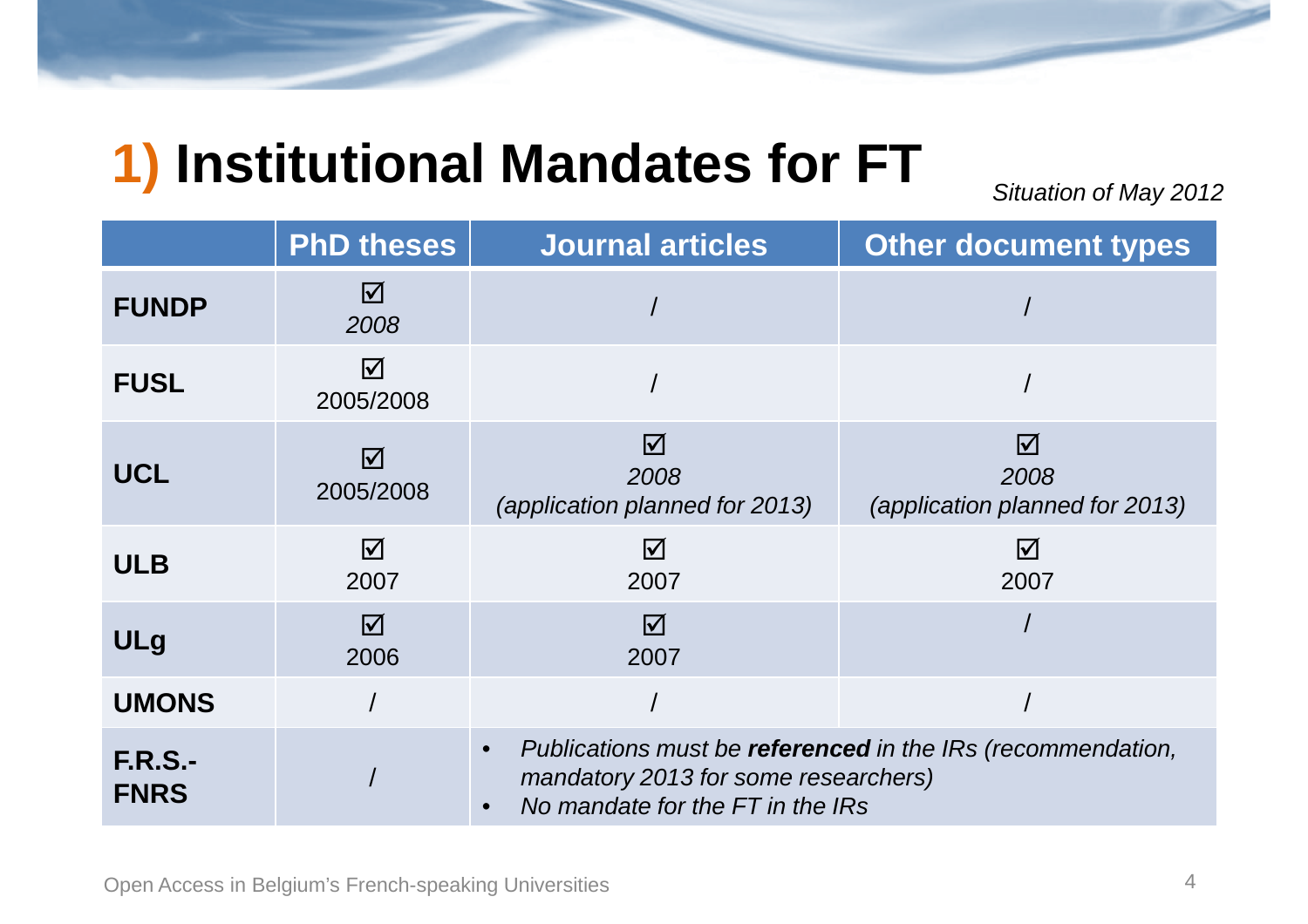## **2) Green Road**

- • Two projects:
	- oBICTEL/e (2001-2003): PhD theses and e-prints
	- oInstitutional Repositories (2004-2008)
- •Institutional Repositories:



- ca 33,000 references with an OA FT (13,2%)
- ca 49,000 references with a FT in restricted access (19,6%)
- $\,\circ\,$  Very contrasting situation :
	- $\bullet$ No systematic FT deposit in all institutions
	- •One single institution counts for 2/3 of all references with an OA FT



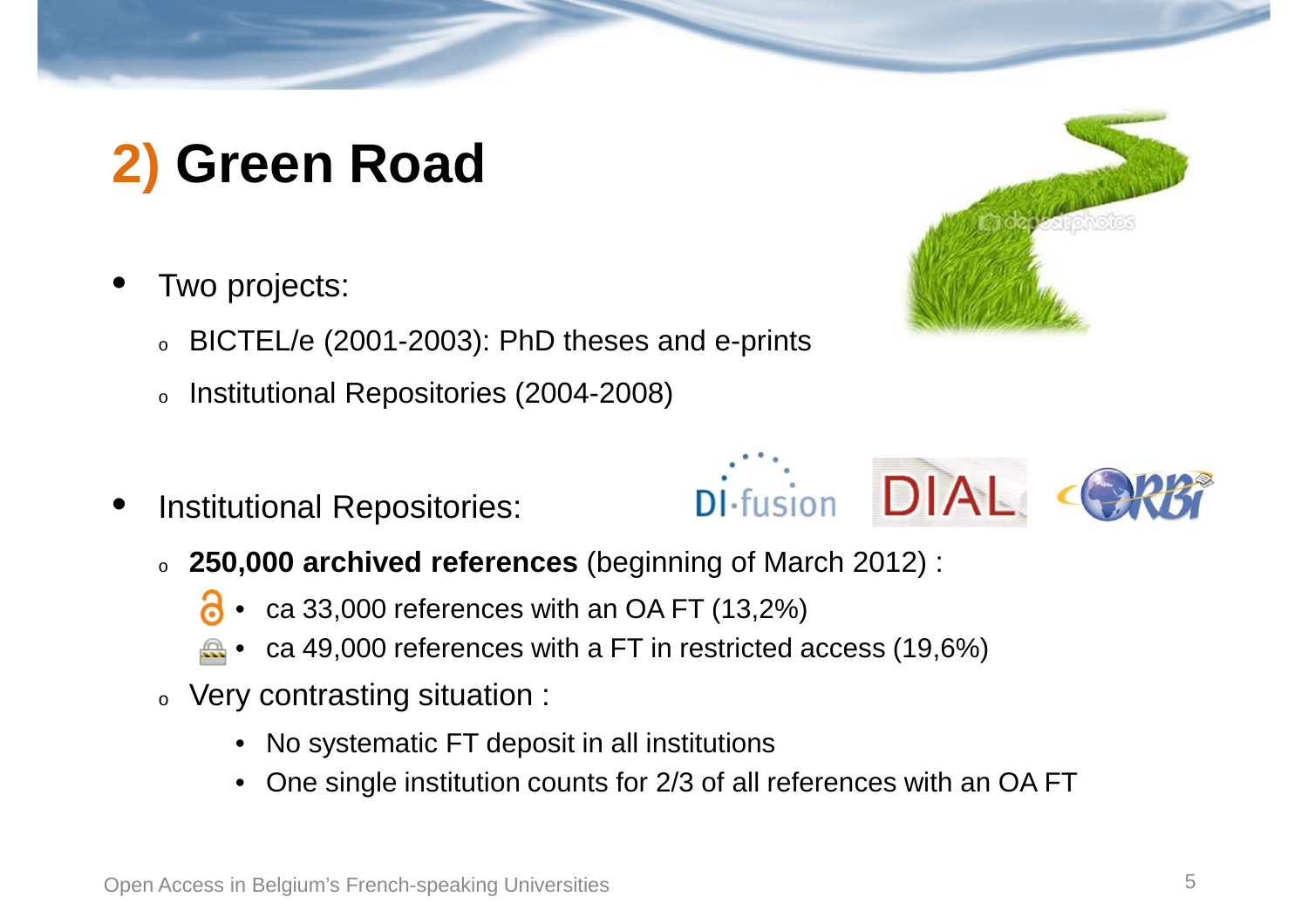#### **Total References in the IRs**



Open Access in Belgium's French-speaking Universities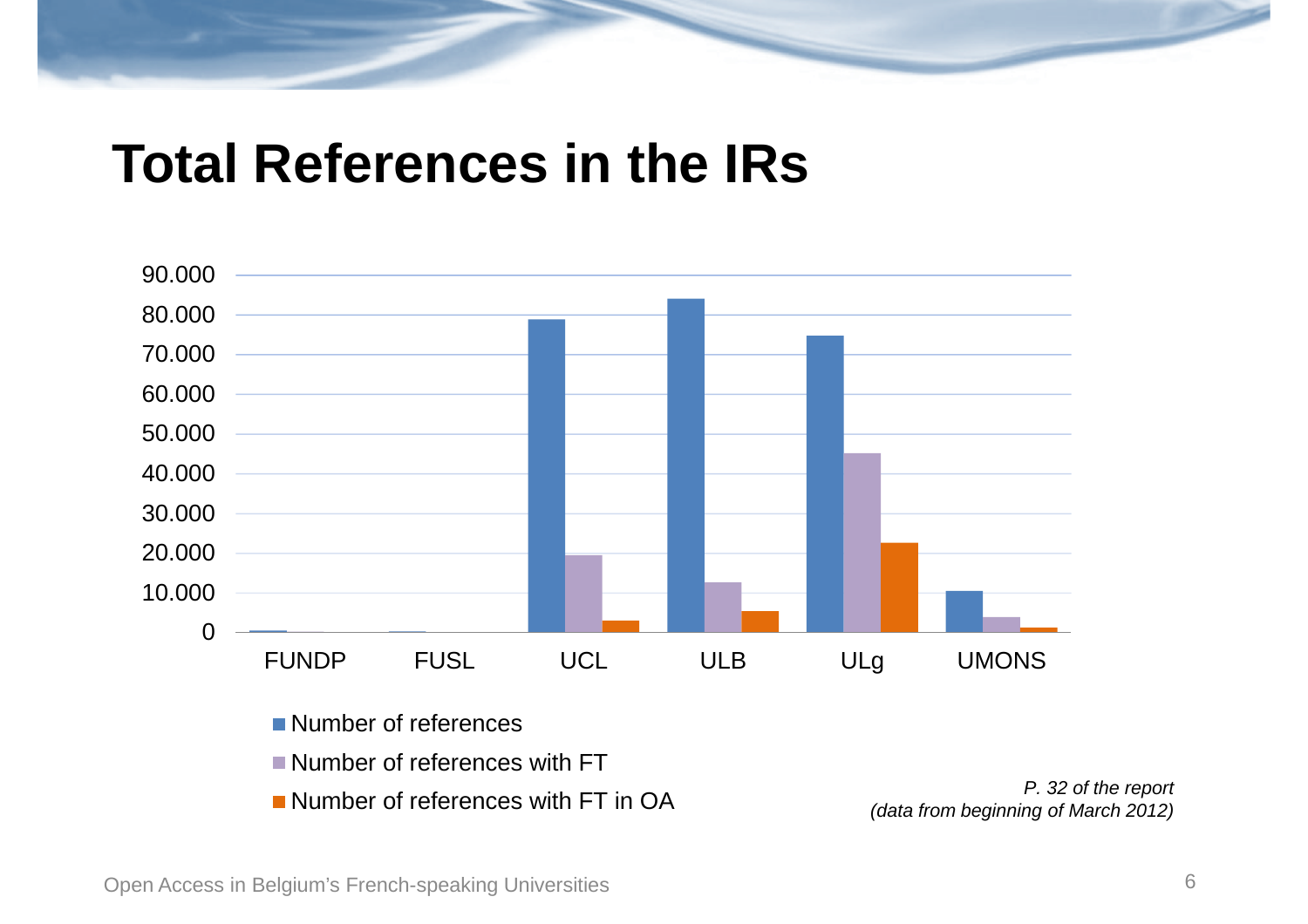#### **Evolution of the "big" 3 IRs**



**Mid-October 2012**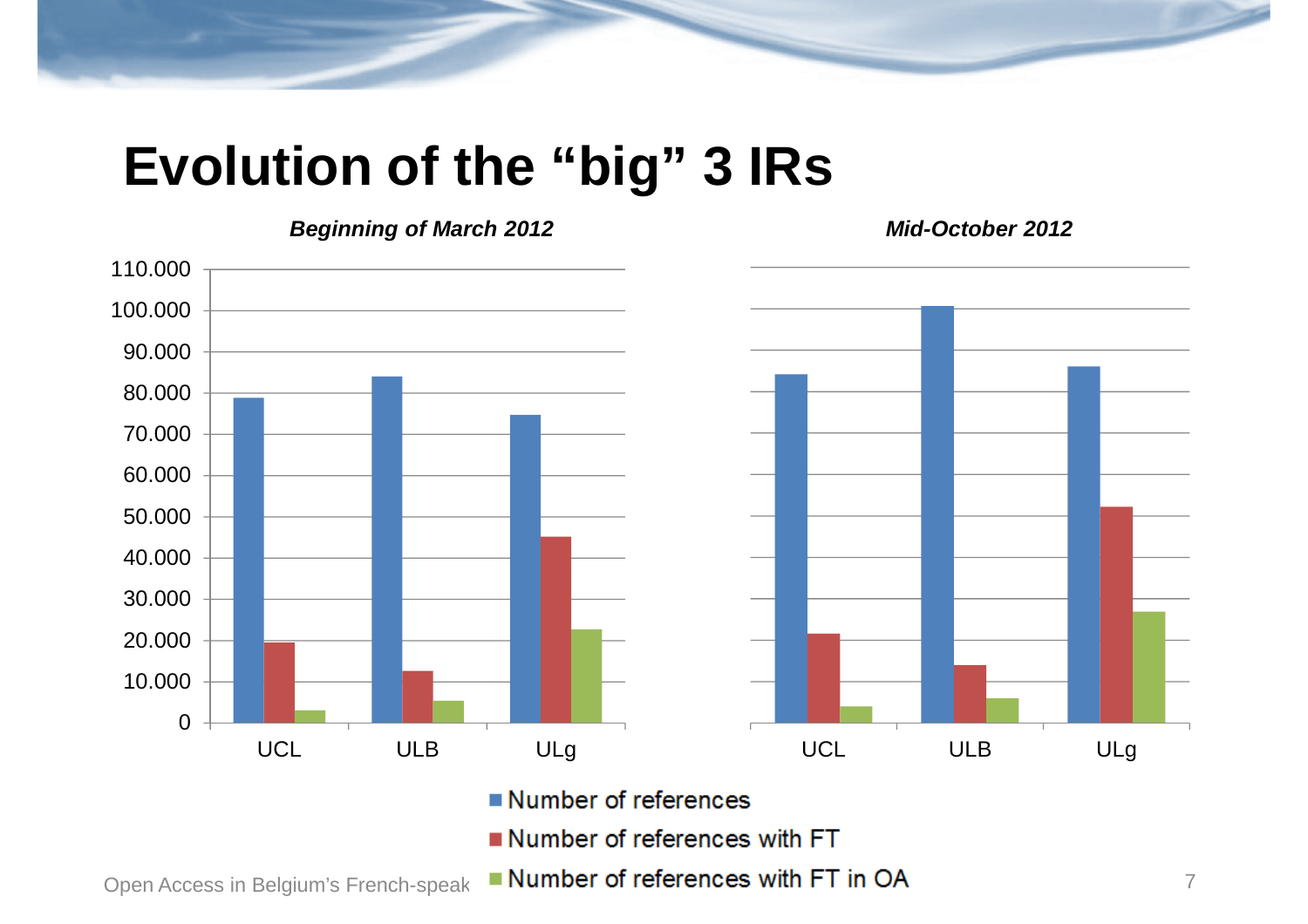#### **References with a FT in Open Access**

#### by document type



- Academic journal articles [n=17.226]
- Book chapters [n=4.797]
- Unpublished communications [n=3.793]
- Dissertations [n=2.073]
- Working papers [n=1.862]
- Reports [n=621]
- **Books** [n=604]
- Patents [n=125]
- Others [n=1.665]

See p. 27 of the report

Open Access in Belgium's French-speaking Universities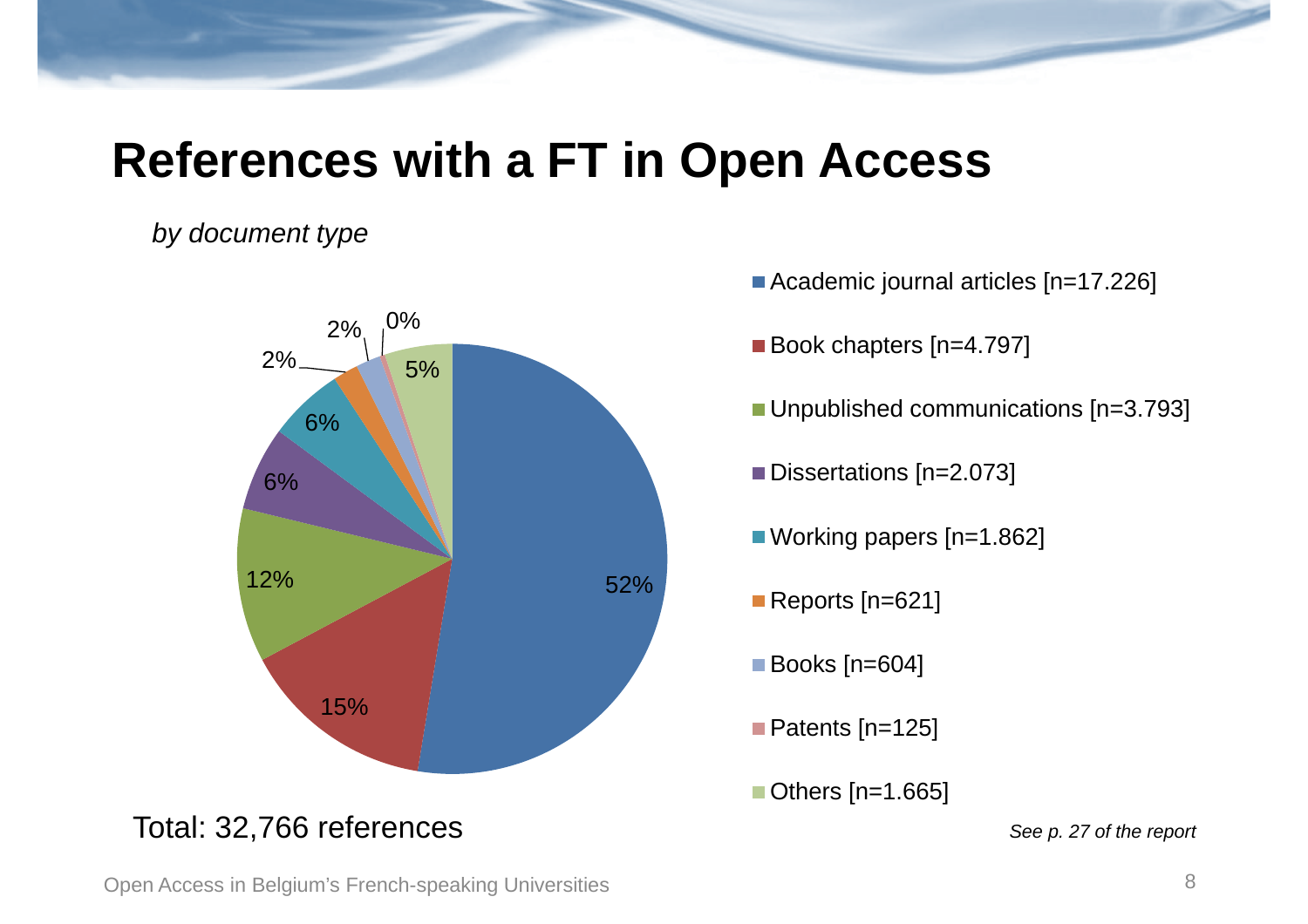## **IRs & Scopus**

Journal articles published between 2009 and 2011 in the IRs and in Scopus



#### **Better visibility** of the scholarly production of the universities

- → Journal articles<br>→ Also for more d
- Also for more discrete publication types (working papers, e-prints,<br>reports, patents,  $(7\%$  of all IRs) reports, patents…) (7% of all IRs)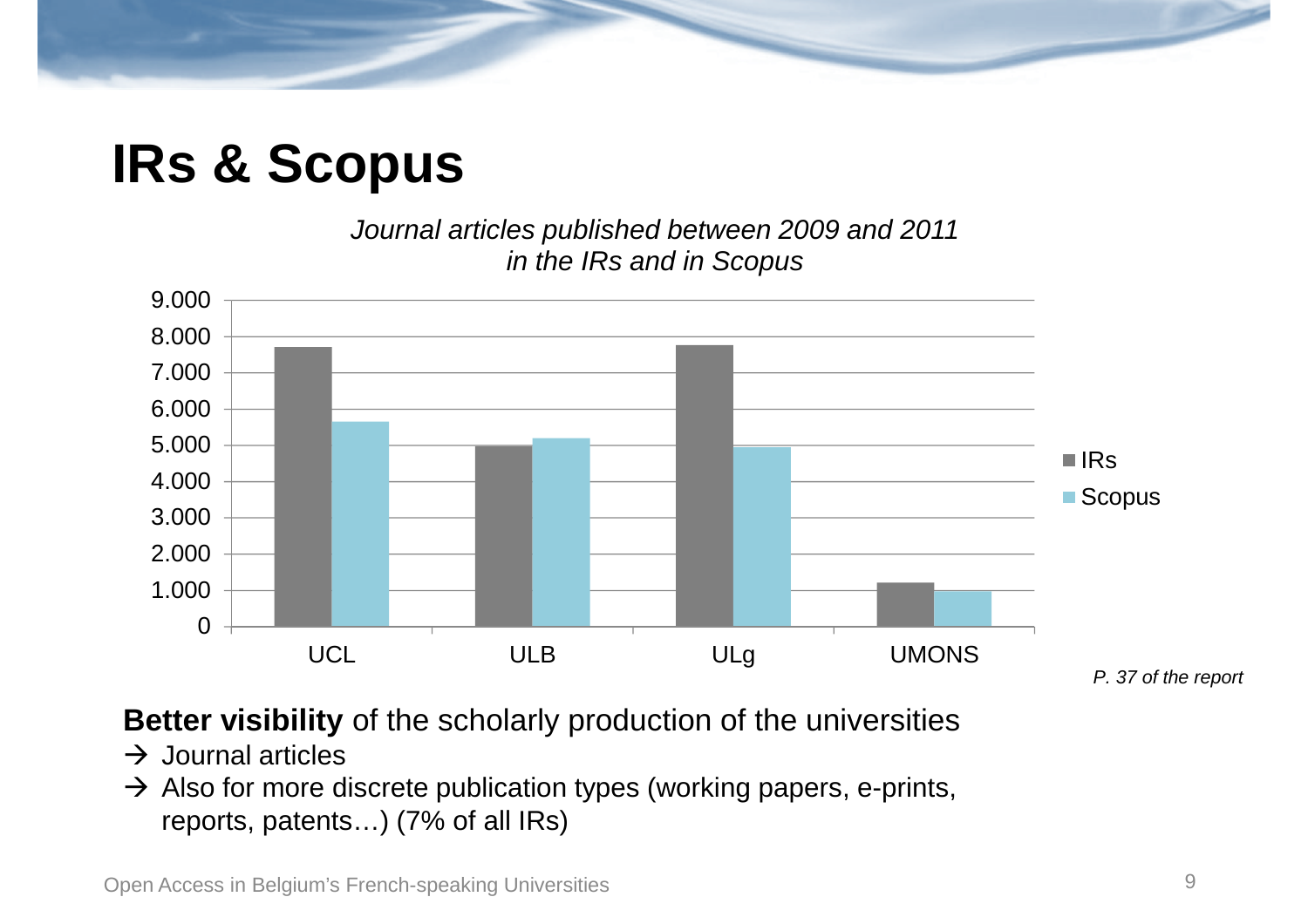#### **Downloads from all IRs**

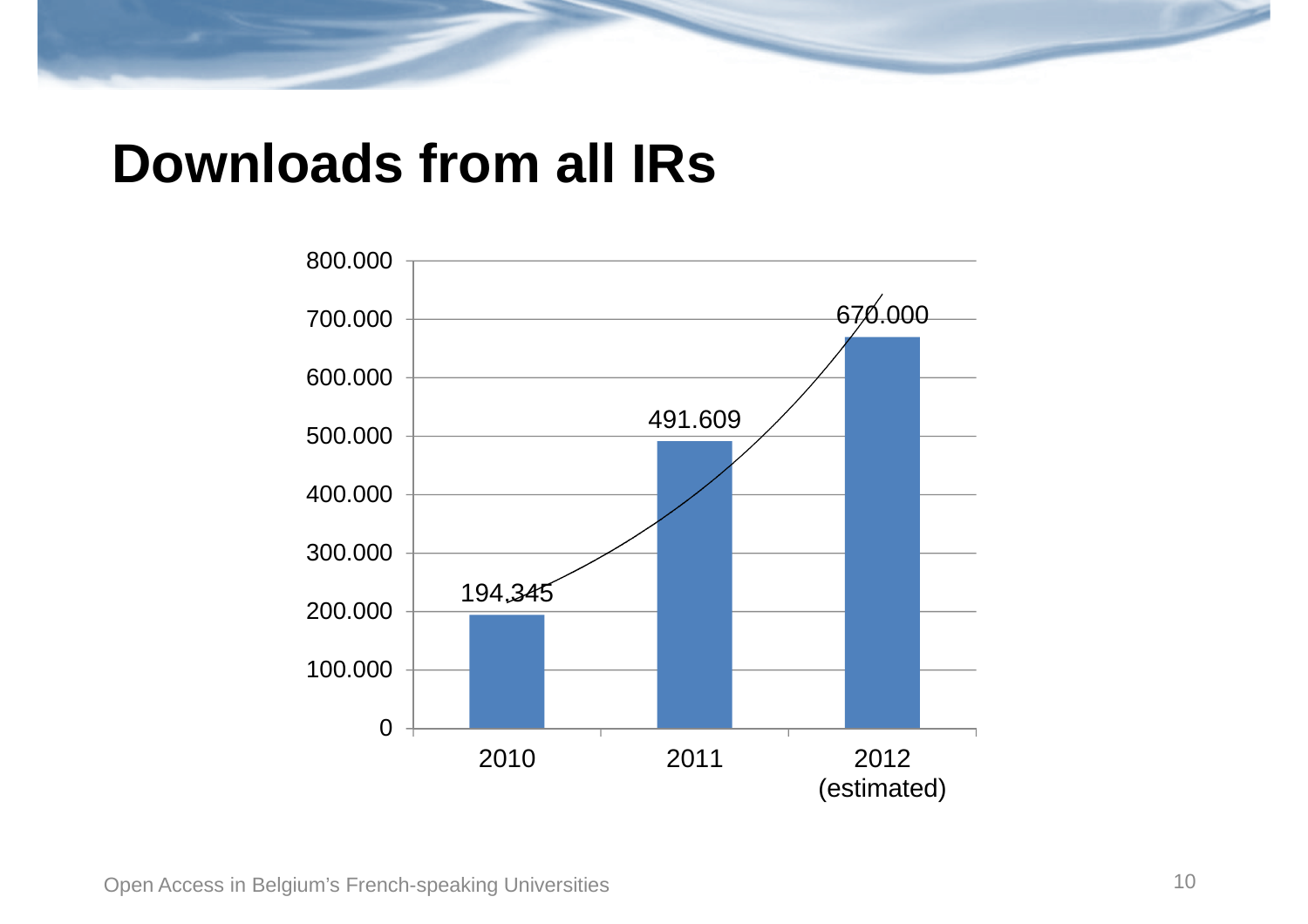## **3) Gold Road**

No inter-university project at the time being

•**PEPS** project (BICfB, 2004):



- = common platform for OA publishing of academic journals•
- study made on behalf of Minister Fr. Dupuis, but no funding for development
- • Only local initiatives:
	- o Iconothèque ULB (2002)
		- 4,000 images and pictures for teaching and research
	- o PoPuPS at ULg (2005)
		- Platform for OA publishing of academic journals (14 journals)
	- o Partnership between Bibliothèques ULB and Éditions ULB (2008)
		- •Out of print ULB books re-published in OA
		- Book chapters written by ULB authors and published by Éditions ULB available in OA in IR
- What about the implication in OA journals of our researchers & professors (with •an editorial role)?



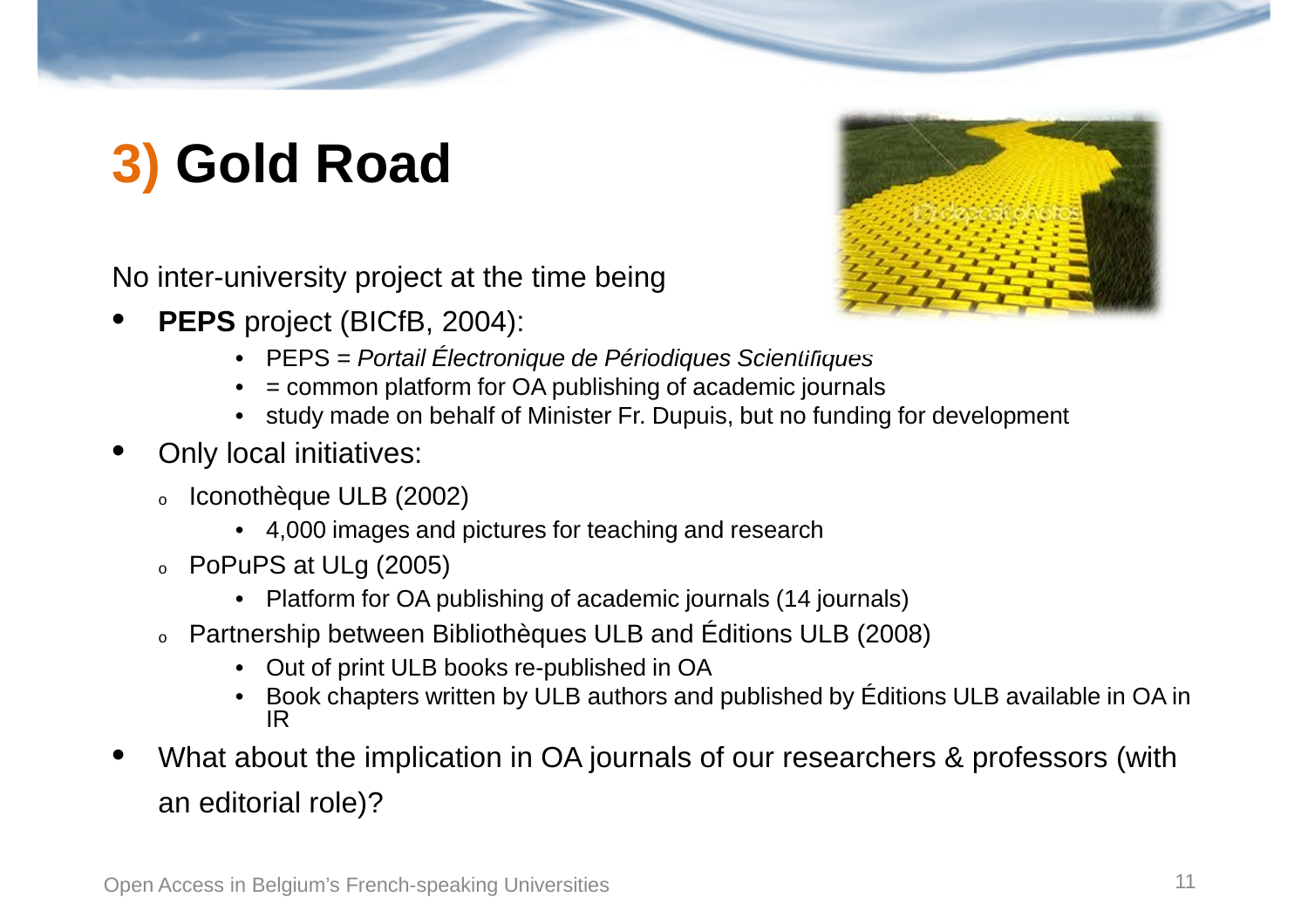## **Editorial role in OA journals**

#### •**HOW to come to that information?**

- $\circ$  Corpus based on three sources:
	- 1) Online survey for researchers and professors
		- 176 answers from 101 different persons (20% with F.R.S.-FNRS mandate)
	- 2) Universities' librarians
	- 3) Sample (20%) DOAJ



#### •**WHO & WHAT?**

- $\,\circ\,$  Globally, definite identification of:
	- **394 professors and researchers** (if DOAJ = 100%: 866)
	- **205 academic journals**
	- **467 implications** (editor, editor-in-chief, member of the editorial board,  $\bullet$ member of the scientific board, peer-reviewer…)

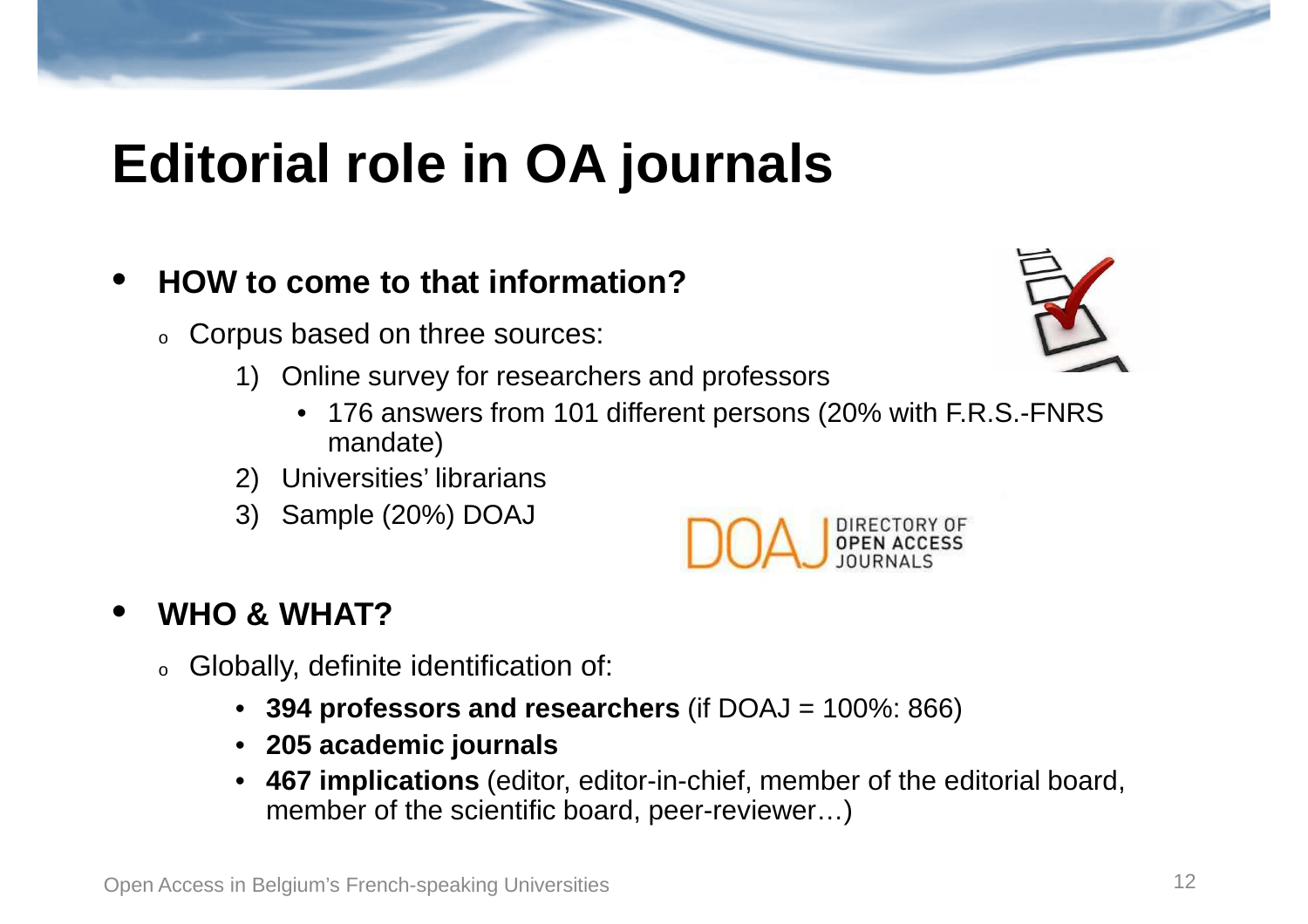#### **Editorial role in OA journals**

- • Approximately **1/10 researcher from our universities would actively be involved** (editorial role) in OA journals! - **awareness**
- • 1/5 OA journal has got an IF 2010 **international recognition**
- •1/3 OA journal has got an SJR 2011
- • **Confusion** among the researchers (8% of the online survey answers) between:
	- oOpen Access journals,
	- oJournals accessible thanks to an institutional subscription (traditional model),
	- o And **hybrid journals** (= journal for which a subscription is needed to get access to, with some few Open Access articles [because researchers paid to publish them in OA])  $\rightarrow$ real necessity to inform better the researchers of the perversity of hybrid journals
- •Very few publications on Open Access (part from librarians…)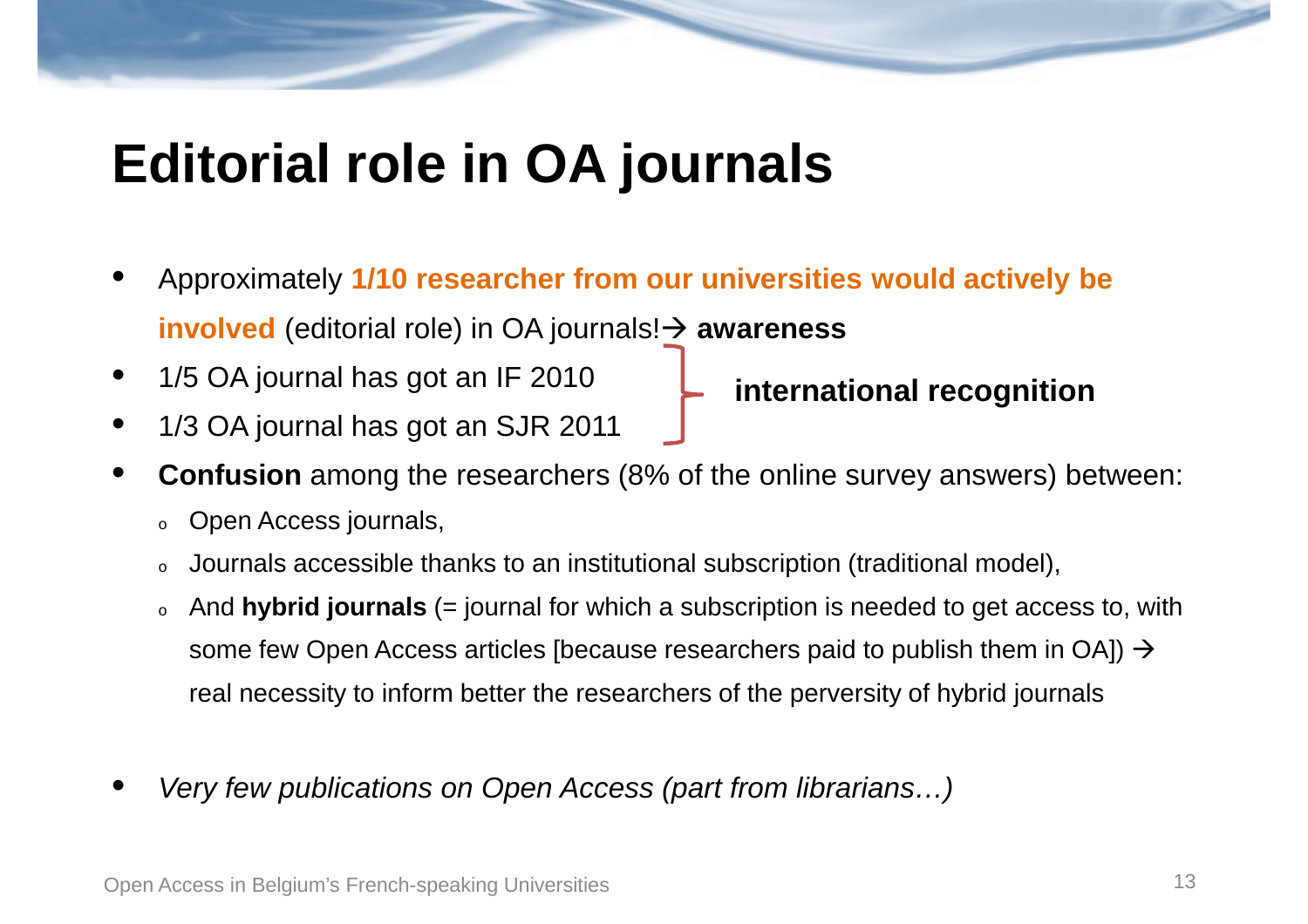## **Conclusions: How to go further?**

#### **Mandates**

- •Institutional mandates should be more respected
- •FT deposit mandates for researchers subsidized by the F.R.S.-FNRS
- •• To a multi-institutional mandate  $\rightarrow$  stronger
- •To a European mandate? < fight lead by Universities' Authorities

#### **Copyright issues**

- •Authors shouldn't automatically give all their copyrights to the publishers
- •Keeping rights within the universities

#### $\rightarrow$ **More visibility, more downloads, more recognition!**

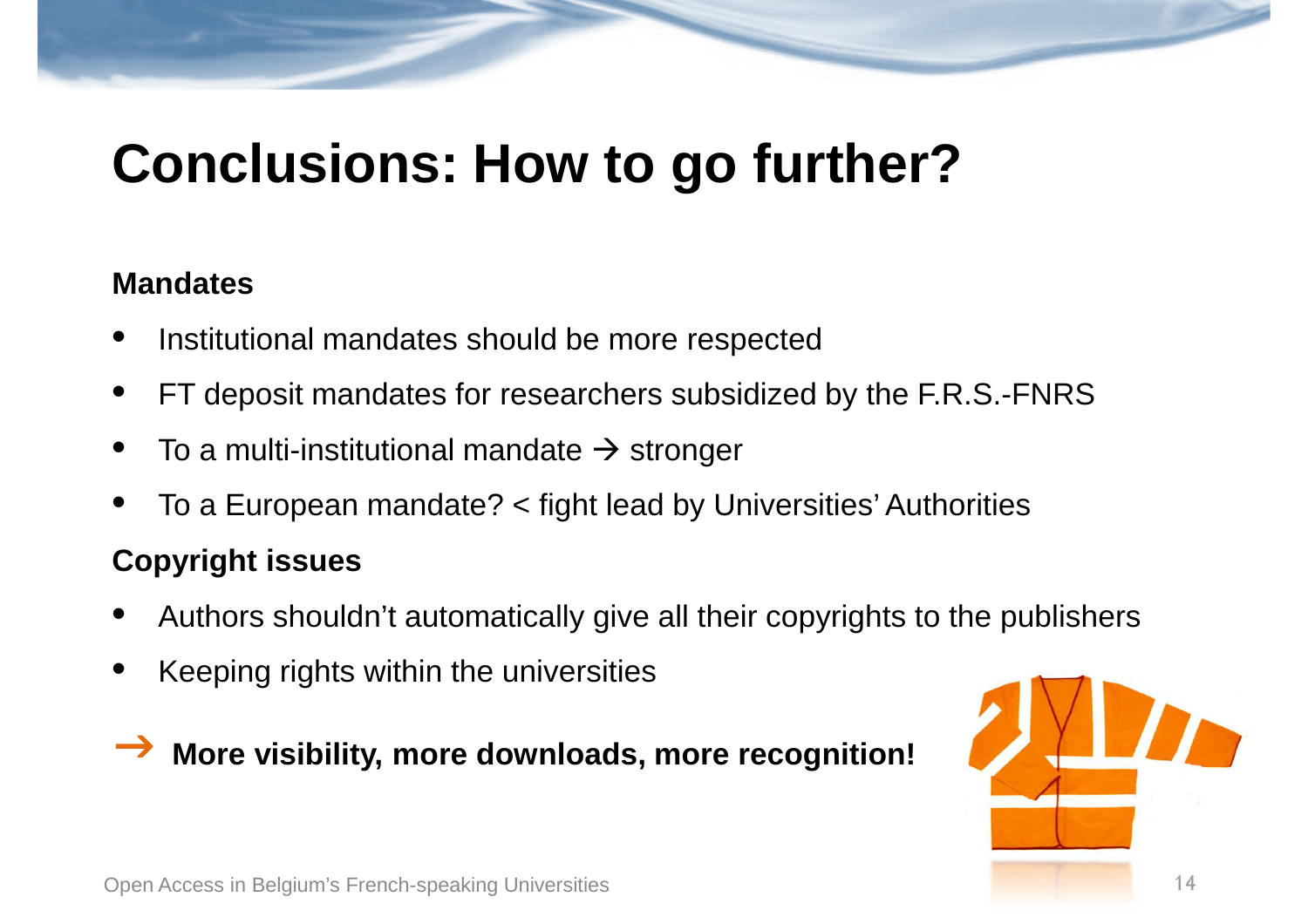## **BICfB report**

**L'Open Access en Belgique francophone : étude de la BICfB réalisée à** 

**la demande des Recteurs des universités et du F.R.S.-FNRS**.

by Renaville, F, Bastin, M, Audrit, S, Thirion, P (Ed.), Boueyrie, P, Chalono, D, de Bergeyck, V, Devroey, J-P, Henin, M-P, Gass, C, Laurent, J, Masselus, C, Nyns, C-H, Petit, N, Poumay, Y, & Vandooren, F.

Bruxelles: Bibliothèque Interuniversitaire de la Communauté française de Belgique (BICfB), 2012.

Available at: http://hdl.handle.net/2268/124876